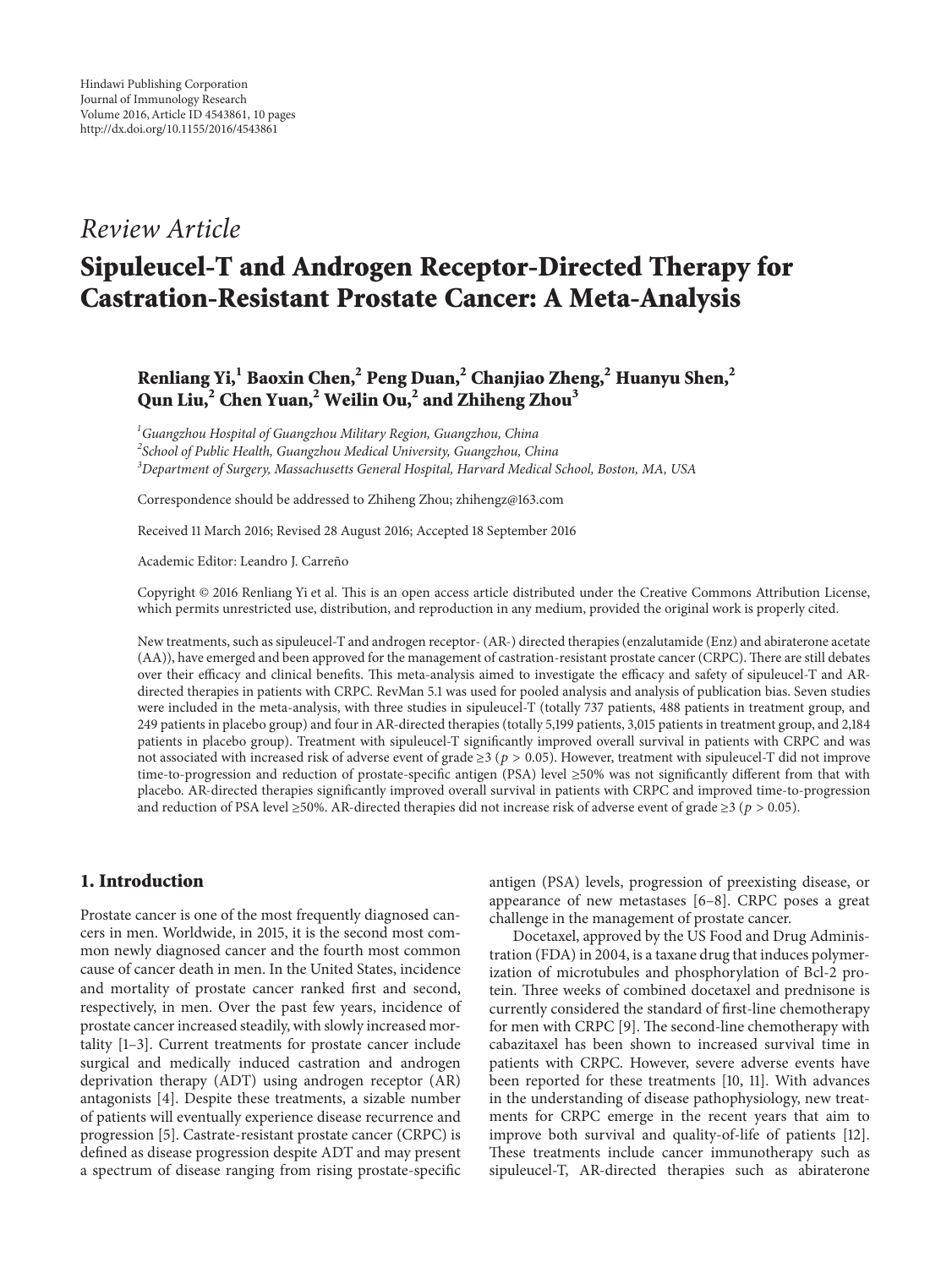acetate (AA) and enzalutamide (Enz), radium-223, and PROSTVAC [\[13](#page-8-10)[–18](#page-8-11)]. Radium-223 is mainly used to manage bone metastases in CRPC [\[19](#page-8-12)]. Trials of immunotherapy of PROSTVAC which utilizes recombinant poxviruses to express PSA are ongoing [\[20\]](#page-8-13). Phase III clinical trials have been conducted for sipuleucel-T, AA, and Enz and FDA has approved their use in patients with CRPC [\[21](#page-9-0)[–23\]](#page-9-1). These new treatments hold great potential as the first-line treatments for patients with CRPC. Finding the optimal regimen is now the major clinical challenge. This meta-analysis aimed to investigate and compare the efficacy and safety of these two treatments and to provide scientific evidence for the management of CRPC.

AA is a steroidal antiandrogen that exerts its effect through inhibiting CYP17A and it also acts as an antagonist of AR [\[24,](#page-9-2) [25\]](#page-9-3). Clinical trials showed significantly improved survival for treatment with AA compared with placebo. It was approved by the FDA in 2011 for patients with CRPC. Enz is a synthetic nonsteroidal pure antiandrogen. It has a strong binding affinity for AR and in addition prevents binding of AR to deoxyribonucleic acid and AR to coactivator proteins [\[26\]](#page-9-4). It was approved by the FDA in 2012 for patients with CRPC.

Sipuleucel-T (PROVENGE®) is an autologous vaccine. The antigen presenting cells (APCs) are harvested from individual patient's peripheral blood and later incubated with recombinant fusion protein antigen, which contains both prostatic acid phosphatase and granulocyte-macrophage colony-stimulating factor [\[27](#page-9-5), [28\]](#page-9-6). This process activates the APCs, which are critical for priming a cytotoxic Tlymphocyte-mediated immune response [\[27](#page-9-5)]. These activated APCs are then reinfused into the individual patient. In 2010, sipuleucel-T became the first immune-therapeutic agent approved by the FDA for patients with CRPC, based on consistent observed improvement in overall survival.

This meta-analysis aimed to further determine the clinical efficacy and safety of these two types of treatments, namely, sipuleucel-T and AR-directed therapies (AA and Enz), in the management of CRPC. Survival and disease progression were assessed by overall survival (OS) and timeto-progression (TTP) [\[29](#page-9-7)], respectively. Biological endpoint was assessed as a ≥50% reduction of PSA level. Adverse events of grade ≥3 were also reviewed.

# **2. Methods**

*2.1. Literature Search and Study Selection.* We systematically searched seven literature databases (OVID, Springer, PubMed, Web of Science, ScienceDirect, Medline, and Cochrane Library) from 1966 to October 2015 for all relevant articles by entering terms including "castrate-resistant prostate cancer", "sipuleucel-T", "enzalutamide", and "abiraterone acetate" as key words, title, subject heading, and text word. We also searched for potentially missed articles from the reference list of retrieved articles and from previous narrative reviews on this topic.

Studies were included if they met the following criteria: (1) randomized double-blind place-controlled clinical trials of sipuleucel-T, AA, and Enz presenting original data; (2) patients with CRPC; (3) English articles published before October 2015. In case of duplicated reports, the article presenting the latest and the most comprehensive data on the largest cohorts was selected. Studies were excluded if (1) they were duplicated reports, were of poor quality, were lacking original data, or presented incomplete data; (2) they were review articles, conference abstracts, or commentary. Two authors (Renliang Yi and Baoxin Chen) conducted literature search and study selection independently. Results were compared and discrepancies were resolved by a discussion with another author (Peng Duan).

*2.2. Quality Assessment.* Full text of articles that fulfilled inclusion and exclusion criteria were retrieved for review. Quality of the included articles was assessed using the Newcastle-Ottawa Scale (NOS) [\[30\]](#page-9-8), in which a study is judged on three broad perspectives: the selection of the study groups (adequate definition of the cases, representativeness of the cases, selection of controls, and definition of controls), the comparability of the groups (compatibility of cases and controls), and the ascertainment of the outcome of interest (ascertainment of exposure, ascertainment of cases and controls, and nonresponse rate). Total score of NOS is nine, with higher score indicating higher quality. Two authors (Qun Liu and Chen Yuan) conducted quality assessment independently. Results were compared and discrepancies were resolved by a discussion with another author (Weilin Ou).

*2.3. Data Extraction.* The following outcomes were extracted from each study: OS, TTP, reduction of PSA level ≥50%, and adverse events of grade ≥3. Two authors (Chanjiao Zheng and Huanyu Shen) conducted data extraction independently. Results were compared and discrepancies were resolved by a discussion with corresponding author (Zhiheng Zhou).

*2.4. Data Synthesis and Analysis.* Review Manager 5.1 software was used for data synthesis and analysis. The hazard ratio (HR) with 95% confidence interval (CI) was calculated for dichotomized data. Quantitative data were expressed as weighted mean difference (WMD) with 95% CI. Heterogeneity analysis was performed using q test with  $p > 0.1$  and  $I^2$  < 50% suggesting homogeneity among studies. For data without significant heterogeneity, fixed-effect models were used for pooled analyses. In case of significant heterogeneity, sensitivity analysis was performed by excluding the study with the highest variance. In the case that no definite cause was found for heterogeneity, random-effect model was used for pooled analyses. The significance of pooled data was further tested and a  $p \le 0.05$  was considered statistically significant. When enough studies were included, funnel plot was delineated and the publication bias was evaluated.

#### **3. Results**

*3.1. Study Selection.* Our search resulted in 571 articles. A total of 302 articles were excluded after reviewing titles and abstracts, and 80 articles were excluded due to duplicated reports. A total of 182 articles were further excluded after full-text review. Exclusion reasons included review articles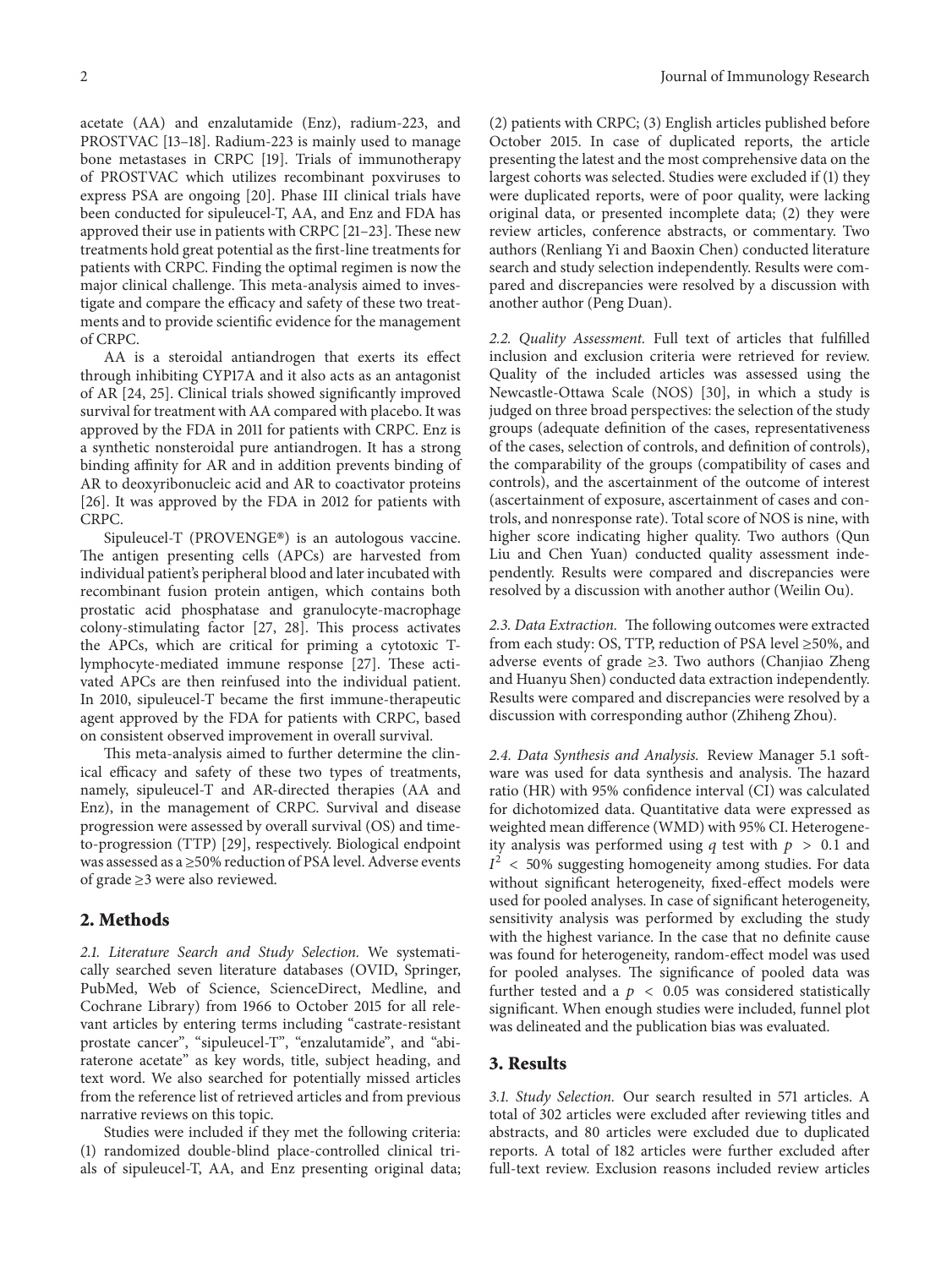

<span id="page-2-0"></span>Figure 1: Flow chart of study selection. The summary of the study selection process was shown by flow chart.

| Studies               |     |     | Selection |                   |      | Comparability | Exposure |     |          | Score |
|-----------------------|-----|-----|-----------|-------------------|------|---------------|----------|-----|----------|-------|
|                       | (1) | (2) | (3)       | $\left( 4\right)$ | (5A) | (5B)          | (6)      | (7) | $^{(8)}$ |       |
| Beer and Tombal, 2014 | Yes | Yes | Yes       | Yes               | No   | Yes           | Yes      | Yes | Yes      | 8     |
| Fizazi et al., 2012   | Yes | Yes | Yes       | Yes               | Yes  | Yes           | Yes      | Yes | Yes      | 9     |
| Higano et al., 2009   | Yes | Yes | Yes       | Yes               | No   | Yes           | Yes      | Yes | Yes      | 8     |
| Kantoff et al., 2010  | Yes | Yes | Yes       | Yes               | Yes  | Yes           | Yes      | Yes | Yes      | 9     |
| Rathkopf et al., 2014 | Yes | Yes | Yes       | Yes               | Yes  | Yes           | Yes      | Yes | Yes      | 9     |
| Scher et al., 2012    | Yes | Yes | Yes       | Yes               | No   | Yes           | Yes      | Yes | Yes      | 8     |
| Small et al., 2006    | Yes | Yes | Yes       | Yes               | No   | Yes           | Yes      | Yes | Yes      | 8     |

<span id="page-2-1"></span>TABLE 1: Quality indicators by Newcastle-Ottawa Scale.

(1): case independent validation; (2): representativeness of the cases; (3): community or hospital controls; (4): history of disease; (5A): study controls for the most important factor; (5B): study controls for any additional factor; (6): ascertainment of exposure; (7): was follow-up long enough for outcomes to occur? (8): adequacy of follow-up of cohorts.

and commentary, correspondence, nonrandomized placebocontrolled trials, and lack of complete study outcomes. Seven articles were included for the meta-analysis: three articles on sipuleucel-T, two on AA, and two on Enz, respectively. Figure [1](#page-2-0) shows the flow of literature search and study selection.

*3.2. Study Characteristics.* All seven studies were randomized, double-blind, placebo-controlled clinical trials. Results of quality assessment using NOS for the seven studies are showed in Table [1.](#page-2-1) The seven studies included a total of 5,936 patients with CRPC. Table [2](#page-3-0) shows the main characteristics of the included studies. Regimens used in these studies were as follows: (1) sipuleucel-T: patients were randomly assigned in a 2 : 1 ratio to receive either sipuleucel-T or placebo every two weeks, for a total of three infusions; (2) AA: intervention group received combined AA 1000 mg and prednisone 10 mg daily and placebo group received prednisone 10 mg daily plus placebo; (3) Enz: intervention group received Enz 60 mg daily and placebo group received placebo.

*3.3. Overall Survival (OS).* All seven studies provided data on survival with follow-up period up to 36 months [\[29,](#page-9-7) [31](#page-9-9)[–36](#page-9-10)]. Analyses of OS were performed in 5,936 patients, with 737 patients for sipuleucel-T (intervention group versus placebo group: 488 versus 249 patients) and 5,199 patients for ARdirected therapies (intervention group versus placebo group: 3,015 versus 2,184 patients). Figure [2](#page-3-1) shows the forest plot of analysis of OS. Results showed that, compared with placebo, both sipuleucel-T and AR-directed therapies significantly improved survival of patient with CRPC. Pooled HR for OS was 0.73 for sipuleucel-T (95% CI: 0.61-0.88;  $Z = 3.31$ ;  $p <$ 0.001) and 0.72 for AR-directed therapies (95% CI: 0.66–0.78;  $Z = 7.94$ ;  $p \lt 0.00001$ ). Tests for heterogeneity showed insignificant results, indicating homogeneity among studies (both  $p > 0.1$  and both  $I^2 < 50\%$ ).

*3.4. Time-to-Progression (TTP).* Six studies with a total of 5,936 patients reported TTP [\[29,](#page-9-7) [31](#page-9-9)[–35\]](#page-9-11), including 737 patients for sipuleucel-T (intervention group versus placebo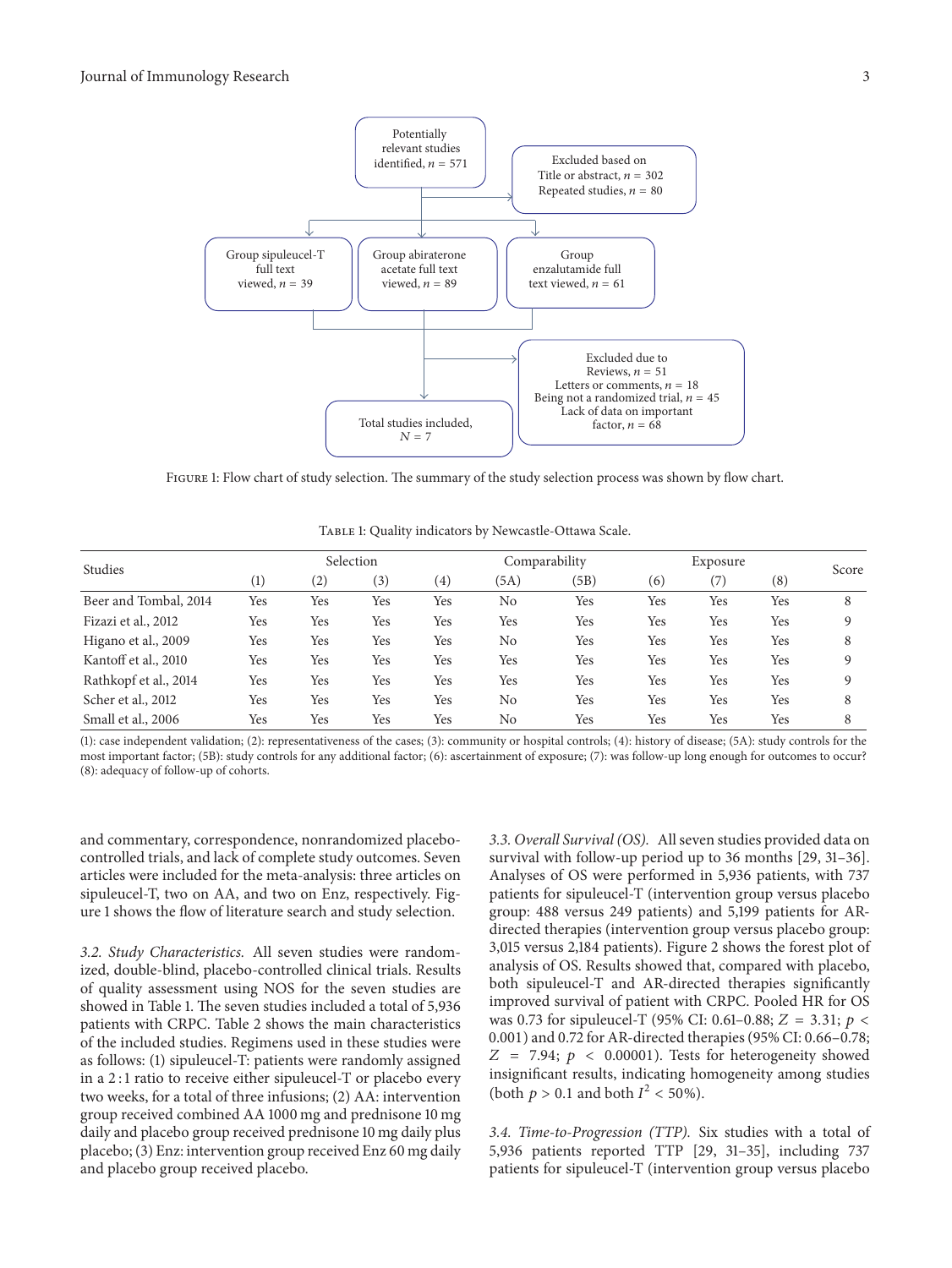<span id="page-3-0"></span>

| TABLE 2: Main characteristics of included studies. |
|----------------------------------------------------|
|----------------------------------------------------|

| Study                      | N    | Patients    | Design                                       | Interventions                | Primary<br>endpoint      |
|----------------------------|------|-------------|----------------------------------------------|------------------------------|--------------------------|
| Small et al., 2006         | 127  | <b>CRPC</b> | Randomized, double-blind, placebo-controlled | Sipuleucel-T, placebo        |                          |
| Higano et al., 2009        | 98   | <b>CRPC</b> | Randomized, double-blind, placebo-controlled | Sipuleucel-T, placebo        |                          |
| Kantoff et al., 2010       | 512  | <b>CRPC</b> | Randomized, double-blind, placebo-controlled | Sipuleucel-T, placebo        | OS, TTP,<br>reduction of |
| Fizazi et al., 2012        | 1195 | <b>CRPC</b> | Randomized, double-blind, placebo-controlled | Abiraterone acetate, placebo | $PSA > 50\%$ , AEs       |
| Rathkopf et al., 2014      | 1088 | <b>CRPC</b> | Randomized, double-blind, placebo-controlled | Abiraterone acetate, placebo | $grade \geq 3$           |
| Scher et al., 2012         | 1199 | <b>CRPC</b> | Randomized, double-blind, placebo-controlled | Enzalutamide, placebo        |                          |
| Beer and Tombal, 2014 1717 |      | <b>CRPC</b> | Randomized, double-blind, placebo-controlled | Enzalutamide, placebo        |                          |

CRPC: castration-resistant prostate cancer; OS: overall survival; TTP: time-to-progression; PSA: prostate-specific antigen; AEs: adverse events.

|                                                                 |                   | Experiment |           | Control   |               | Hazard ratio                               |                   |                   | Hazard ratio |                |    |
|-----------------------------------------------------------------|-------------------|------------|-----------|-----------|---------------|--------------------------------------------|-------------------|-------------------|--------------|----------------|----|
| Study or subgroup                                               | log[hazard ratio] | <b>SE</b>  | Total     | Total     | Weight        | IV, fixed, 95% CI                          | IV, fixed, 95% CI |                   |              |                |    |
| 1.1.1 Sipuleucel-T                                              |                   |            |           |           |               |                                            |                   |                   |              |                |    |
| Higano et al. 2009                                              | $-0.239$          | 0.2493     | 65        | 33        | 2.4%          | $0.79$ [0.48, 1.28]                        |                   |                   |              |                |    |
| Kantoff et al. 2010                                             | $-0.2614$         | 0.1178     | 341       | 171       | 10.7%         | $0.77$ [0.61, 0.97]                        |                   |                   |              |                |    |
| Small et al. 2006<br>Subtotal (95% CI)                          | $-0.5306$         | 0.2089     | 82<br>488 | 45<br>249 | 3.4%<br>16.4% | $0.59$ [0.39, 0.89]<br>$0.73$ [0.61, 0.88] |                   |                   |              |                |    |
| Heterogeneity: $\chi^2 = 1.36$ , df = 2 (p = 0.51); $I^2 = 0\%$ |                   |            |           |           |               |                                            |                   |                   |              |                |    |
| Test for overall effect: $Z = 3.31$ ( $p = 0.0009$ )            |                   |            |           |           |               |                                            |                   |                   |              |                |    |
| 1.1.2 Androgen receptor-directed therapies                      |                   |            |           |           |               |                                            |                   |                   |              |                |    |
| Beer and Tombal 2014                                            | $-0.3425$         | 0.0859     | 872       | 845       | 20.0%         | $0.71$ [0.60, 0.84]                        |                   |                   | ÷            |                |    |
| Fizazi et al. 2012                                              | $-0.3011$         | 0.0741     | 797       | 398       | 26.9%         | $0.74$ [0.64, 0.86]                        |                   |                   |              |                |    |
| Rathkopf et al. 2014                                            | $-0.2357$         | 0.0917     | 546       | 542       | 17.6%         | $0.79$ [0.66, 0.95]                        |                   |                   |              |                |    |
| Scher et al. 2012                                               | $-0.462$          | 0.0882     | 800       | 399       | 19.0%         | $0.63$ [0.53, 0.75]                        |                   |                   |              |                |    |
| Subtotal (95% CI)                                               |                   |            | 3015      | 2184      | 83.6%         | $0.72$ [0.66, 0.78]                        |                   |                   |              |                |    |
| Heterogeneity: $\chi^2$ = 3.46, df = 3 (p = 0.33); $I^2$ = 13%  |                   |            |           |           |               |                                            |                   |                   |              |                |    |
| Test for overall effect: $Z = 7.94$ ( $p < 0.00001$ )           |                   |            |           |           |               |                                            |                   |                   |              |                |    |
| Total                                                           |                   |            | 3503      | 2433      | 100.0%        |                                            |                   |                   |              |                |    |
|                                                                 |                   |            |           |           |               |                                            |                   |                   |              |                |    |
|                                                                 |                   |            |           |           |               |                                            | 0.05              | 0.2               |              | 5              | 20 |
|                                                                 |                   |            |           |           |               |                                            |                   | Favors experiment |              | Favors control |    |

<span id="page-3-1"></span>Figure 2: Forest plot of hazard ratio of overall survival of sipuleucel-T and androgen receptor-directed therapies compared with placebo in men with castration-resistant prostate cancer. The bars with squares in the middle represent 95% confidence intervals (95% CIs) and HRs. The central vertical solid line indicates the HRs for null hypothesis. The size of the diamonds represents the weight for the random-effect model in the meta-analysis.

group: 488 versus 249 patients) and 5,199 patients for ARdirected therapies (intervention group versus placebo group: 3,015 versus 2,184 patients). Figure [3](#page-4-0) shows the forest plot of analysis of TTP. Compared with placebo, sipuleucel-T showed no significant favorable effect on TTP with pooled HR of 0.88 (95% CI: 0.74–1.06;  $Z = 1.35; p = 0.18$ ). Test for heterogeneity was not significant ( $p = 0.35, I^2 =$ 4%). In contrast, AR-directed therapies showed significant improvement in TTP with pooled HR of 0.59 (95% CI: 0.40–  $0.88; Z = 2.59; p = 0.009$ .

*3.5. Reduction of PSA Level* ≥*50*%*.* Seven studies with a total of 5,936 patients reported reduction of PSA level  $\geq$ 50% as study outcome [\[29,](#page-9-7) [31](#page-9-9)[–36\]](#page-9-10), including 689 patients for sipuleucel-T (intervention group versus placebo group: 458 versus 231 patients) and 4,975 patients for AR-directed therapies (intervention group versus placebo group: 2,928 versus 2,047 patients). Pooled RR showed that sipuleucel-T has no significant effect on reducing PSA level ≥50% (RR: 2.51; 95% CI: 0.65-9.73;  $Z = 1.33$ ;  $p = 0.18$ ). Test for heterogeneity was not significant ( $p = 0.5$ ;  $I^2 = 0$ %). In contrast, AR-direct therapies showed significant effect on reducing PSA level ≥50% (RR: 9.82; 95% CI: 1.99–48.46; Z = 2.89;  $p = 0.004$ ) (Figure [4\)](#page-4-1).

*3.6. Adverse Events (Grade* ≥*3).* To investigate the safety of these treatments, we compared the occurrence of adverse events of grade ≥3, including fatigue, headache, back pain, arthralgia, constipation, and diarrhea, with that in placebo. Pooled RR revealed that, compared with placebo, risk of adverse event was not significantly increased for sipuleucel-T and AR-directed therapies ( $p > 0.05$ , Table [3](#page-7-0) and Figure [5\)](#page-5-0). There were also no significant adverse events related to these two treatments.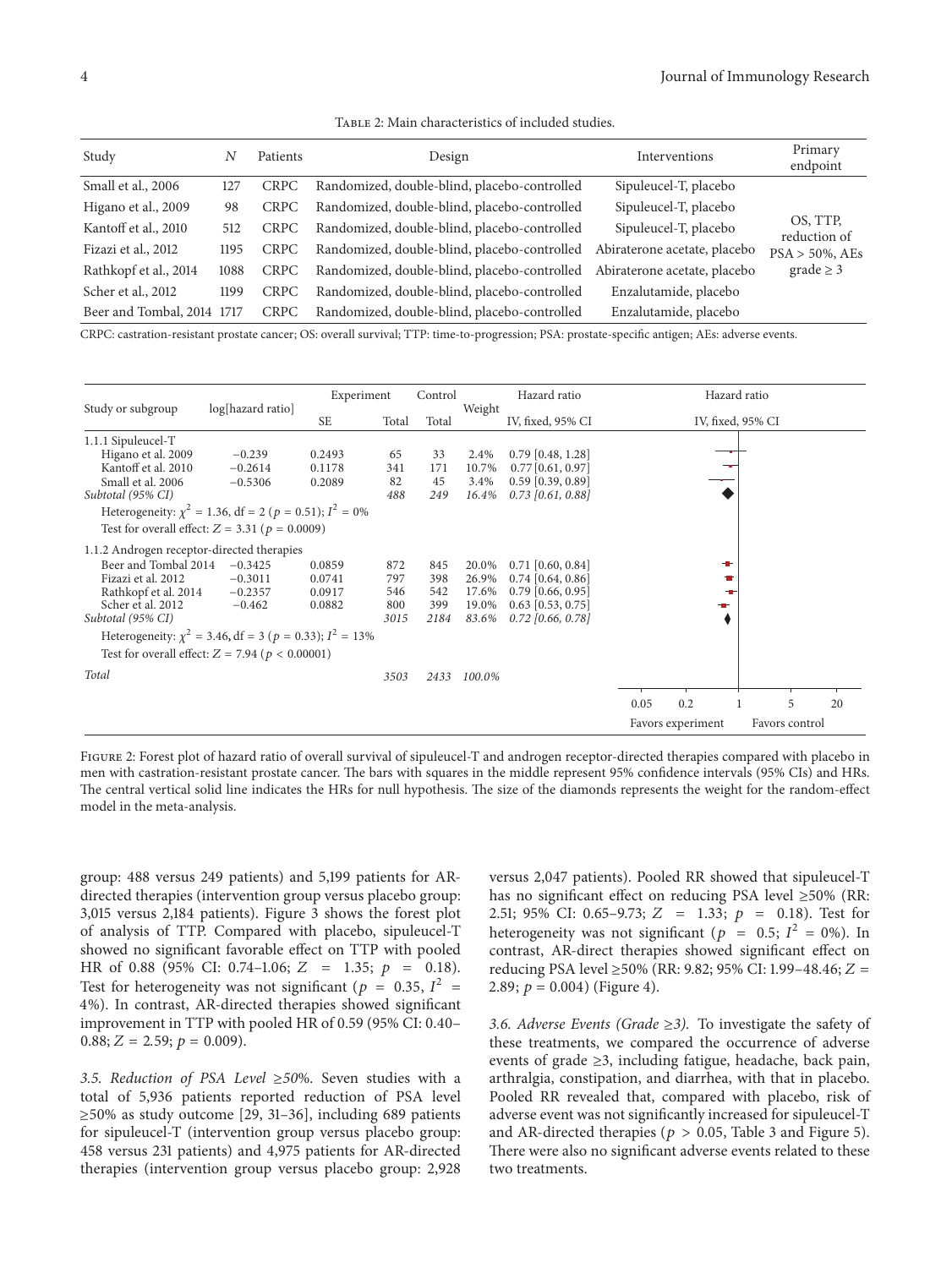|                                            |                                                                                            |           | Experiment | Control |                              | Hazard ratio        |      |                    | Hazard ratio |                |     |
|--------------------------------------------|--------------------------------------------------------------------------------------------|-----------|------------|---------|------------------------------|---------------------|------|--------------------|--------------|----------------|-----|
| Study or subgroup                          | log[hazard ratio]                                                                          | <b>SE</b> | Total      | Total   | Weight<br>IV, random, 95% CI |                     |      | IV, random, 95% CI |              |                |     |
| 2.2.1 Sipuleucel-T                         |                                                                                            |           |            |         |                              |                     |      |                    |              |                |     |
| Higano et al. 2009                         | $-0.0834$                                                                                  | 0.2354    | 65         | 33      | 13.1%                        | $0.92$ [0.58, 1.46] |      |                    |              |                |     |
| Kantoff et al. 2010                        | $-0.0513$                                                                                  | 0.1072    | 341        | 171     | 17.5%                        | $0.95$ [0.77, 1.17] |      |                    |              |                |     |
| Small et al. 2006                          | $-0.3711$                                                                                  | 0.1959    | 82         | 45      | 14.5%                        | $0.69$ [0.47, 1.01] |      |                    |              |                |     |
| Subtotal (95% CI)                          |                                                                                            |           | 488        | 249     | 45.2%                        | $0.88$ [0.74, 1.06] |      |                    |              |                |     |
|                                            | Heterogeneity: $\tau^2 = 0.00$ ; $\chi^2 = 2.08$ , df = 2 (p = 0.35); $I^2 = 4\%$          |           |            |         |                              |                     |      |                    |              |                |     |
|                                            | Test for overall effect: $Z = 1.35$ ( $p = 0.18$ )                                         |           |            |         |                              |                     |      |                    |              |                |     |
| 2.2.2 Androgen receptor-directed therapies |                                                                                            |           |            |         |                              |                     |      |                    |              |                |     |
| Fizazi et al. 2012                         | $-0.4155$                                                                                  | 0.0659    | 797        | 398     | 18.5%                        | $0.66$ [0.58, 0.75] |      |                    |              |                |     |
| Rathkopf et al. 2014                       | $-0.2357$                                                                                  | 0.0917    | 546        | 542     | 17.9%                        | $0.79$ [0.66, 0.95] |      |                    |              |                |     |
| Scher et al. 2012                          | $-0.9163$                                                                                  | 0.0681    | 800        | 399     | 18.4%                        | $0.40$ [0.35, 0.46] |      |                    |              |                |     |
| Subtotal (95% CI)                          |                                                                                            |           | 2143       | 1339    | 54.8%                        | $0.59$ [0.40, 0.88] |      |                    |              |                |     |
|                                            | Heterogeneity: $\tau^2 = 0.12$ ; $\chi^2 = 44.64$ , df = 2 ( $p < 0.00001$ ); $I^2 = 96\%$ |           |            |         |                              |                     |      |                    |              |                |     |
|                                            | Test for overall effect: $Z = 2.59$ ( $p = 0.009$ )                                        |           |            |         |                              |                     |      |                    |              |                |     |
| Total                                      |                                                                                            |           | 2631       | 1588    | 100.0%                       |                     |      |                    |              |                |     |
|                                            |                                                                                            |           |            |         |                              |                     |      |                    |              |                |     |
|                                            |                                                                                            |           |            |         |                              |                     | 0.01 | 0.1                |              | 10             | 100 |
|                                            |                                                                                            |           |            |         |                              |                     |      | Favors experiment  |              | Favors control |     |

<span id="page-4-0"></span>Figure 3: Forest plot of hazard ratio of time-to-progression of sipuleucel-T and androgen receptor-directed therapies compared with placebo in men with castration-resistant prostate cancer. The bars with squares in the middle represent 95% confidence intervals (95% CIs) and HRs. The central vertical solid line indicates the HRs for null hypothesis. The size of the diamonds represents the weight for the random-effect model in the meta-analysis.

| Study or subgroup                                                                                                                                                  | Experiment |       | Control        |      | Weight | Risk ratio           |       |                   | Risk ratio          |      |
|--------------------------------------------------------------------------------------------------------------------------------------------------------------------|------------|-------|----------------|------|--------|----------------------|-------|-------------------|---------------------|------|
|                                                                                                                                                                    | Events     | Total | Events Total   |      |        | M-H, random, 95% CI  |       |                   | M-H, random, 95% CI |      |
| 3.3.1 Sipuleucel-T                                                                                                                                                 |            |       |                |      |        |                      |       |                   |                     |      |
| Kantoff et al. 2010                                                                                                                                                | 8          | 311   | 2              | 153  | 15.3%  | $1.97$ [0.42, 9.15]  |       |                   |                     |      |
| Small et al. 2006<br>Higano et al. 2009                                                                                                                            | 5          | 147   | $\mathbf{0}$   | 78   | 10.2%  | 5.87 [0.33, 104.82]  |       |                   |                     |      |
| Subtotal (95% CI)                                                                                                                                                  |            | 458   |                | 231  | 25.5%  | $2.51$ [0.65, 9.73]  |       |                   |                     |      |
| Total events                                                                                                                                                       | 13         |       | $\overline{2}$ |      |        |                      |       |                   |                     |      |
| Heterogeneity: $\tau^2 = 0.00$ ; $\chi^2 = 0.45$ , df = 1 (p = 0.50); $I^2 = 0\%$<br>Test for overall effect: $Z = 1.33$ ( $p = 0.18$ )                            |            |       |                |      |        |                      |       |                   |                     |      |
| 3.3.2 Androgen receptor-directed therapies                                                                                                                         |            |       |                |      |        |                      |       |                   |                     |      |
| Beer and Tombal 2014                                                                                                                                               | 666        | 854   | 27             | 777  | 18.9%  | 22.44 [15.47, 32.57] |       |                   |                     |      |
| Fizazi et al. 2012                                                                                                                                                 | 235        | 797   | 22             | 398  | 18.8%  | 5.33 [3.50, 8.12]    |       |                   |                     |      |
| Rathkopf et al. 2014                                                                                                                                               | 374        | 546   | 156            | 542  | 19.1%  | 2.38 [2.06, 2.75]    |       |                   |                     |      |
| Scher et al. 2012                                                                                                                                                  | 395        | 731   | 5              | 330  | 17.7%  | 35.66 [14.91, 85.33] |       |                   |                     |      |
| Subtotal (95% CI)                                                                                                                                                  |            | 2928  |                | 2047 | 74.5%  | 9.82 [1.99, 48.46]   |       |                   |                     |      |
| Total events<br>Heterogeneity: $\tau^2 = 2.58$ ; $\chi^2 = 239.10$ , df = 3 ( $p < 0.00001$ ); $I^2 = 99\%$<br>Test for overall effect: $Z = 2.80$ ( $p = 0.005$ ) | 1670       |       | 210            |      |        |                      |       |                   |                     |      |
| Total                                                                                                                                                              |            | 3386  |                | 2278 | 100.0% |                      |       |                   |                     |      |
| Total events                                                                                                                                                       | 1683       |       | 212            |      |        |                      |       |                   |                     |      |
|                                                                                                                                                                    |            |       |                |      |        |                      | 0.001 | 0.1               | 10                  | 1000 |
|                                                                                                                                                                    |            |       |                |      |        |                      |       | Favors experiment | Favors control      |      |

<span id="page-4-1"></span>Figure 4: Forest plot of risk ratio of reduction of prostate-specific antigen ≥50% of sipuleucel-T and androgen receptor-directed therapies compared with placebo in men with castration-resistant prostate cancer. The bars with squares in the middle represent 95% confidence intervals (95% CIs) and RRs. The central vertical solid line indicates the RRs for null hypothesis. The size of the diamonds represents the weight for the random-effect model in the meta-analysis.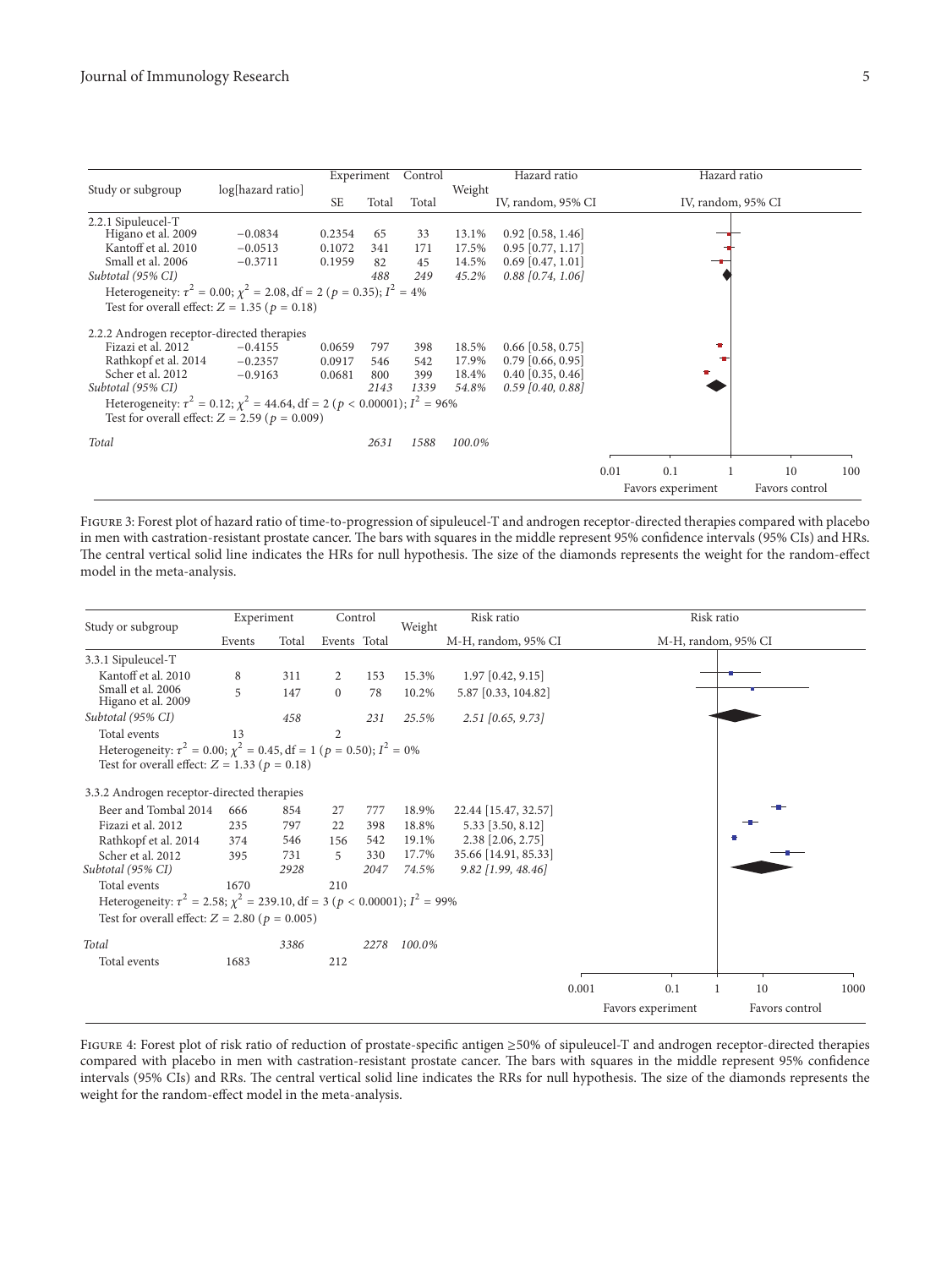|                                                                                                                            | Experiment     |            |                  | Control      |                | Risk ratio           | Risk ratio         |
|----------------------------------------------------------------------------------------------------------------------------|----------------|------------|------------------|--------------|----------------|----------------------|--------------------|
| Study or subgroup                                                                                                          | Events Total   |            |                  | Events Total | Weight         | M-H, fixed, 95% CI   | M-H, fixed, 95% CI |
| 5.10.1 Fatigue: sipuleucel-T                                                                                               |                |            |                  |              |                |                      |                    |
| Higano et al. 2009                                                                                                         | 1              | 65         | $\boldsymbol{0}$ | 33           | 12.4%          | $1.55$ [0.06, 36.93] |                    |
| Kantoff et al. 2010                                                                                                        | $\overline{4}$ | 338        | 3                | 168          | 75.5%          | $0.66$ [0.15, 2.93]  |                    |
| Small et al. 2006                                                                                                          | 1              | 82         | $\boldsymbol{0}$ | 45           | 12.1%          | 1.66 [0.07, 39.99]   |                    |
| Subtotal (95% CI)                                                                                                          |                | 485        |                  | 246          | 100.0%         | $0.89$ [0.27, 3.01]  |                    |
| Total events                                                                                                               | 6              |            | 3                |              |                |                      |                    |
| Heterogeneity: $\chi^2 = 0.42$ , df = 2 ( $p = 0.81$ ); $I^2 = 0\%$                                                        |                |            |                  |              |                |                      |                    |
| Test for overall effect: $Z = 0.18$ ( $p = 0.86$ )                                                                         |                |            |                  |              |                |                      |                    |
|                                                                                                                            |                |            |                  |              |                |                      |                    |
| 5.10.2 Fatigue: androgen receptor-directed therapies<br>Beer and Tombal 2014                                               |                |            |                  |              |                | $0.97$ [0.49, 1.93]  |                    |
| Fizazi et al. 2012                                                                                                         | 16<br>72       | 871<br>791 | 16<br>41         | 844<br>394   | 13.6%<br>45.7% | $0.87$ [0.61, 1.26]  |                    |
| Rathkopf et al. 2014                                                                                                       | 13             | 542        | 10               | 540          | 8.4%           | 1.30 [0.57, 2.93]    |                    |
| Scher et al. 2012                                                                                                          | 50             | 800        | 29               | 399          | 32.3%          | $0.86$ [0.55, 1.34]  |                    |
|                                                                                                                            |                | 3004       |                  |              |                |                      |                    |
| Subtotal (95% CI)                                                                                                          |                |            |                  | 2177         | 100.0%         | $0.92$ [0.72, 1.18]  |                    |
| Total events                                                                                                               | 151            |            | 96               |              |                |                      |                    |
| Heterogeneity: $\chi^2 = 0.86$ , df = 3 ( $p = 0.84$ ); $I^2 = 0\%$                                                        |                |            |                  |              |                |                      |                    |
| Test for overall effect: $Z = 0.68$ ( $p = 0.50$ )                                                                         |                |            |                  |              |                |                      |                    |
| 5.10.3 Headache: sipuleucel-T                                                                                              |                |            |                  |              |                |                      |                    |
| Higano et al. 2009                                                                                                         | 2              | 65         | $\boldsymbol{0}$ | 33           | 49.7%          | 2.58 [0.13, 52.15]   |                    |
| Kantoff et al. 2010                                                                                                        | $\mathbf{1}$   | 338        | $\boldsymbol{0}$ | 168          | 50.3%          | $1.50$ [0.06, 36.52] |                    |
| Small et al. 2006                                                                                                          | $\mathbf{0}$   | 82         | $\boldsymbol{0}$ | 45           |                | Not estimable        |                    |
| Subtotal (95% CI)                                                                                                          |                | 485        |                  | 246          | 100.0%         | 2.03 [0.23, 17.90]   |                    |
| Total events                                                                                                               | 3              |            | $\boldsymbol{0}$ |              |                |                      |                    |
| Heterogeneity: $\chi^2 = 0.06$ , df = 1 ( $p = 0.81$ ); $I^2 = 0\%$                                                        |                |            |                  |              |                |                      |                    |
| Test for overall effect: $Z = 0.64$ ( $p = 0.52$ )                                                                         |                |            |                  |              |                |                      |                    |
| 5.10.4 Headache: androgen receptor-directed therapies                                                                      |                |            |                  |              |                |                      |                    |
|                                                                                                                            |                |            |                  |              |                |                      |                    |
| Beer and Tombal 2014                                                                                                       | 2              | 871        | 3                | 844          | 82.0%          | $0.65$ [0.11, 3.86]  |                    |
| Scher et al. 2012                                                                                                          | 6              | 800        | $\boldsymbol{0}$ | 399          | 18.0%          | 6.49 [0.37, 114.95]  |                    |
| Subtotal (95% CI)                                                                                                          |                | 1671       |                  | 1243         | 100.0%         | $1.70$ [0.44, 6.58]  |                    |
| Total events                                                                                                               | 8              |            | 3                |              |                |                      |                    |
| Heterogeneity: $\chi^2 = 1.96$ , df = 1 ( $p = 0.16$ ); $I^2 = 49\%$<br>Test for overall effect: $Z = 0.76$ ( $p = 0.45$ ) |                |            |                  |              |                |                      |                    |
|                                                                                                                            |                |            |                  |              |                |                      |                    |
| 5.10.5 Back pain: sipuleucel-T                                                                                             |                |            |                  |              |                |                      |                    |
| Higano et al. 2009                                                                                                         | 2              | 65         | 1                | 33           | 10.5%          | 1.02 [0.10, 10.79]   |                    |
| Kantoff et al. 2010                                                                                                        | 12             | 338        | 8                | 168          | 84.4%          | $0.75$ [0.31, 1.79]  |                    |
| Small et al. 2006                                                                                                          | 2              | 82         | $\mathbf{0}$     | 45           | 5.1%           | 2.77 [0.14, 56.50]   |                    |
| Subtotal (95% CI)                                                                                                          |                | 485        |                  | 246          | 100.0%         | $0.88$ [0.40, 1.91]  |                    |
| Total events                                                                                                               | 16             |            | 9                |              |                |                      |                    |
| Heterogeneity: $\chi^2 = 0.71$ , df = 2 ( $p = 0.70$ ); $I^2 = 0\%$                                                        |                |            |                  |              |                |                      |                    |
| Test for overall effect: $Z = 0.33$ ( $p = 0.74$ )                                                                         |                |            |                  |              |                |                      |                    |
| 5.10.6 Back pain: androgen receptor-directed therapies                                                                     |                |            |                  |              |                |                      |                    |
| Beer and Tombal 2014                                                                                                       | 22             | 871        | 25               | 844          | 32.2%          | $0.85$ [0.48, 1.50]  |                    |
| Fizazi et al. 2012                                                                                                         | 56             | 791        | 40               | 394          | 67.8%          | $0.70$ [0.47, 1.03]  |                    |
| Subtotal (95% CI)                                                                                                          |                | 1662       |                  | 1238         | 100.0%         | $0.75$ [0.54, 1.03]  |                    |
| Total events                                                                                                               | 78             |            | 65               |              |                |                      |                    |
| Heterogeneity: $\chi^2 = 0.33$ , df = 1 (p = 0.56); $I^2 = 0\%$                                                            |                |            |                  |              |                |                      |                    |
| Test for overall effect: $Z = 1.79$ ( $p = 0.07$ )                                                                         |                |            |                  |              |                |                      |                    |
|                                                                                                                            |                |            |                  |              |                |                      |                    |
| 5.10.7 Arthralgia: sipuleucel-T                                                                                            |                |            |                  |              |                |                      |                    |
| Higano et al. 2009                                                                                                         | 2              | 65         | $\boldsymbol{0}$ | 33           | 8.3%           | 2.58 [0.13, 52.15]   |                    |
| Kantoff et al. 2010                                                                                                        | 7              | 338        | 5                | 168          | 83.7%          | $0.70$ [0.22, 2.16]  |                    |
| Small et al. 2006                                                                                                          | 1              | 82         | $\boldsymbol{0}$ | 45           | 8.1%           | 1.66 [0.07, 39.99]   |                    |
| Subtotal (95% CI)                                                                                                          |                | 485        |                  | 246          | 100.0%         | $0.93$ [0.35, 2.48]  |                    |
| Total events                                                                                                               | 10             |            | 5                |              |                |                      |                    |
|                                                                                                                            |                |            |                  |              |                |                      |                    |
| Heterogeneity: $\chi^2 = 0.82$ , df = 2 ( $p = 0.66$ ); $I^2 = 0\%$<br>Test for overall effect: $Z = 0.15$ ( $p = 0.88$ )  |                |            |                  |              |                |                      |                    |

<span id="page-5-0"></span>Figure 5: Continued.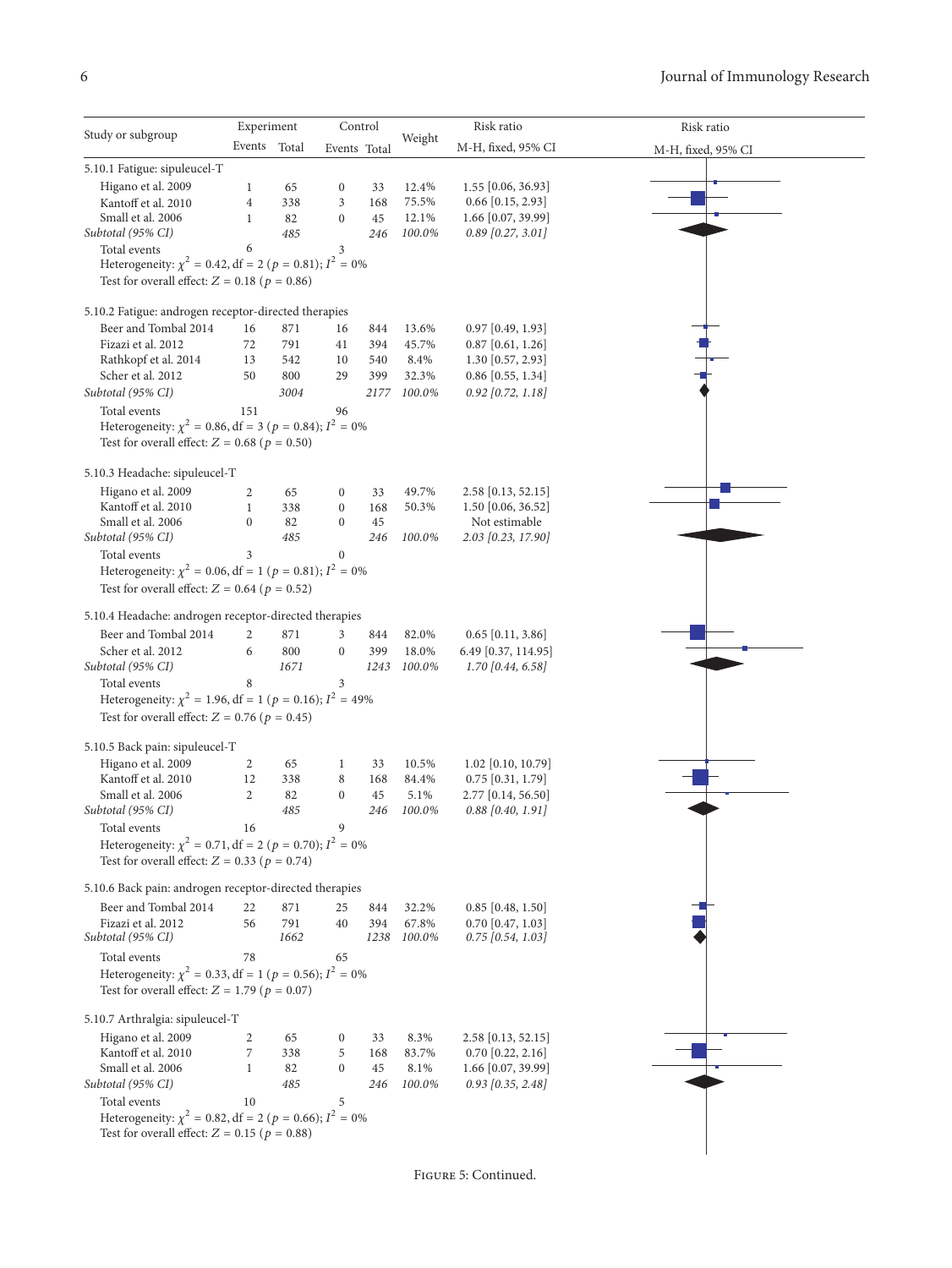#### Journal of Immunology Research 7

| 5.10.8 Arthralgia: androgen receptor-directed therapies             |                  |      |                |      |             |                     |       |                   |              |                |     |
|---------------------------------------------------------------------|------------------|------|----------------|------|-------------|---------------------|-------|-------------------|--------------|----------------|-----|
| Beer and Tombal 2014                                                | 12               | 871  | 9              | 844  | 28.7%       | $1.29$ [0.55, 3.05] |       |                   |              |                |     |
| Fizazi et al. 2012                                                  | 40               | 791  | 17             | 394  | 71.3%       | $1.17$ [0.67, 2.04] |       |                   |              |                |     |
| Subtotal (95% CI)                                                   |                  | 1662 |                | 1238 | 100.0%      | $1.21$ [0.76, 1.92] |       |                   |              |                |     |
| Total events                                                        | 52               |      | 26             |      |             |                     |       |                   |              |                |     |
| Heterogeneity: $\chi^2 = 0.03$ , df = 1 ( $p = 0.85$ ); $I^2 = 0\%$ |                  |      |                |      |             |                     |       |                   |              |                |     |
| Test for overall effect: $Z = 0.79$ ( $p = 0.43$ )                  |                  |      |                |      |             |                     |       |                   |              |                |     |
| 5.10.9 Constipation: sipuleucel-T                                   |                  |      |                |      |             |                     |       |                   |              |                |     |
| Kantoff et al. 2010                                                 | $\boldsymbol{0}$ | 338  | 2              | 168  | 72.1%       | $0.10$ [0.00, 2.07] |       |                   |              |                |     |
| Small et al. 2006                                                   | $\mathbf 1$      | 82   | $\mathbf{1}$   | 45   | 27.9%       | $0.55$ [0.04, 8.57] |       |                   |              |                |     |
| Subtotal (95% CI)                                                   |                  | 420  |                | 213  | 100.0%      | $0.23$ [0.03, 1.48] |       |                   |              |                |     |
| Total events                                                        | $\mathbf{1}$     |      | 3              |      |             |                     |       |                   |              |                |     |
| Heterogeneity: $\chi^2$ = 0.68, df = 1 (p = 0.41); $I^2$ = 0%       |                  |      |                |      |             |                     |       |                   |              |                |     |
| Test for overall effect: $Z = 1.55$ ( $p = 0.12$ )                  |                  |      |                |      |             |                     |       |                   |              |                |     |
| 5.10.10 Constipation: androgen receptor-directed therapies          |                  |      |                |      |             |                     |       |                   |              |                |     |
| Beer and Tombal 2014                                                | 4                | 871  | 3              | 844  | 36.3%       | $1.29$ [0.29, 5.76] |       |                   |              |                |     |
| Fizazi et al. 2012                                                  | 10               | 791  | $\overline{4}$ | 394  | 63.7%       | $1.25$ [0.39, 3.95] |       |                   |              |                |     |
| Subtotal (95% CI)                                                   |                  | 1662 |                |      | 1238 100.0% | $1.26$ [0.51, 3.14] |       |                   |              |                |     |
| Total events                                                        | 14               |      | $\overline{7}$ |      |             |                     |       |                   |              |                |     |
| Heterogeneity: $\chi^2 = 0.00$ , df = 1 ( $p = 0.97$ ); $I^2 = 0\%$ |                  |      |                |      |             |                     |       |                   |              |                |     |
| Test for overall effect: $Z = 0.50$ ( $p = 0.62$ )                  |                  |      |                |      |             |                     |       |                   |              |                |     |
| 5.10.11 Diarrhea: sipuleucel-T                                      |                  |      |                |      |             |                     |       |                   |              |                |     |
| Kantoff et al. 2010                                                 | 1                | 338  | 3              | 168  | 100.0%      | $0.17$ [0.02, 1.58] |       |                   |              |                |     |
| Subtotal (95% CI)                                                   |                  | 338  |                | 168  | 100.0%      | $0.17$ [0.02, 1.58] |       |                   |              |                |     |
| Total events                                                        | $\mathbf{1}$     |      | 3              |      |             |                     |       |                   |              |                |     |
| Heterogeneity: not applicable                                       |                  |      |                |      |             |                     |       |                   |              |                |     |
| Test for overall effect: $Z = 1.56$ ( $p = 0.12$ )                  |                  |      |                |      |             |                     |       |                   |              |                |     |
| 5.10.12 Diarrhea: androgen receptor-directed therapies              |                  |      |                |      |             |                     |       |                   |              |                |     |
| Beer and Tombal 2014                                                | 2                | 871  | 3              | 844  | 27.6%       | $0.65$ [0.11, 3.86] |       |                   |              |                |     |
| Fizazi et al. 2012                                                  | 9                | 791  | 5              | 394  | 60.4%       | $0.90$ [0.30, 2.66] |       |                   |              |                |     |
| Scher et al. 2012                                                   | 9                | 800  | 1              | 399  | 12.1%       | 4.49 [0.57, 35.31]  |       |                   |              |                |     |
| Subtotal (95% CI)                                                   |                  | 2462 |                |      | 1637 100.0% | $1.26$ [0.56, 2.83] |       |                   |              |                |     |
| Total events                                                        | 20               |      | 9              |      |             |                     |       |                   |              |                |     |
| Heterogeneity: $\chi^2$ = 2.37, df = 2 (p = 0.31); $I^2$ = 16%      |                  |      |                |      |             |                     |       |                   |              |                |     |
| Test for overall effect: $Z = 0.56$ ( $p = 0.57$ )                  |                  |      |                |      |             |                     |       |                   |              |                |     |
|                                                                     |                  |      |                |      |             |                     |       |                   |              |                |     |
|                                                                     |                  |      |                |      |             |                     | 0.002 | 0.1               | $\mathbf{1}$ | 10             | 500 |
|                                                                     |                  |      |                |      |             |                     |       | Favors experiment |              | Favors control |     |

Figure 5: Forest plot of risk ratio of all adverse events of grade ≥3 of sipuleucel-T and androgen receptor-directed therapies compared with placebo in men with castration-resistant prostate cancer.The bars with squares in the middle represent 95% confidence intervals (95% CIs) and RRs. The central vertical solid line indicates the RRs for null hypothesis. The size of the diamonds represents the weight for the random-effect model in the meta-analysis.

*3.7. Publication Bias.* Funnel plot for publication bias was performed on study outcome of OS. Figure [6](#page-7-1) shows symmetry funnel plot, indicating that there was no significant evidence of publication bias.

## **4. Discussion**

Researches on novel treatments for CRPC have gained increasing interest in the past few years, especially those on sipuleucel-T and AR-directed therapies. This meta-analysis investigated the efficacy and safety of sipuleucel-T and ARdirected therapies, providing valuable information that might be useful clinical evidence on the treatments for CRPC.

We found that both sipuleucel-T and AR-directed therapies could significantly improve OS in patients with CRPC, with favorable safety. AR-directed therapies appear to have superior effects in improving TTP and in reduction of PSA level. However, there are still debates over the efficacy and optimal regimen of these new treatment methods.

It has been known that traditional chemotherapeutic drugs lacked the selectivity on target tumor cells, which may cause different damage to normal cells, or even serious effects on patients. For example, Lim et al. indicated that adverse effects of docetaxel including edema, neurotoxicity, and hair loss limit its application [\[37\]](#page-9-12). Zhou et al. also showed 2.7% of CRPC patients died after docetaxel plus prednisone therapy,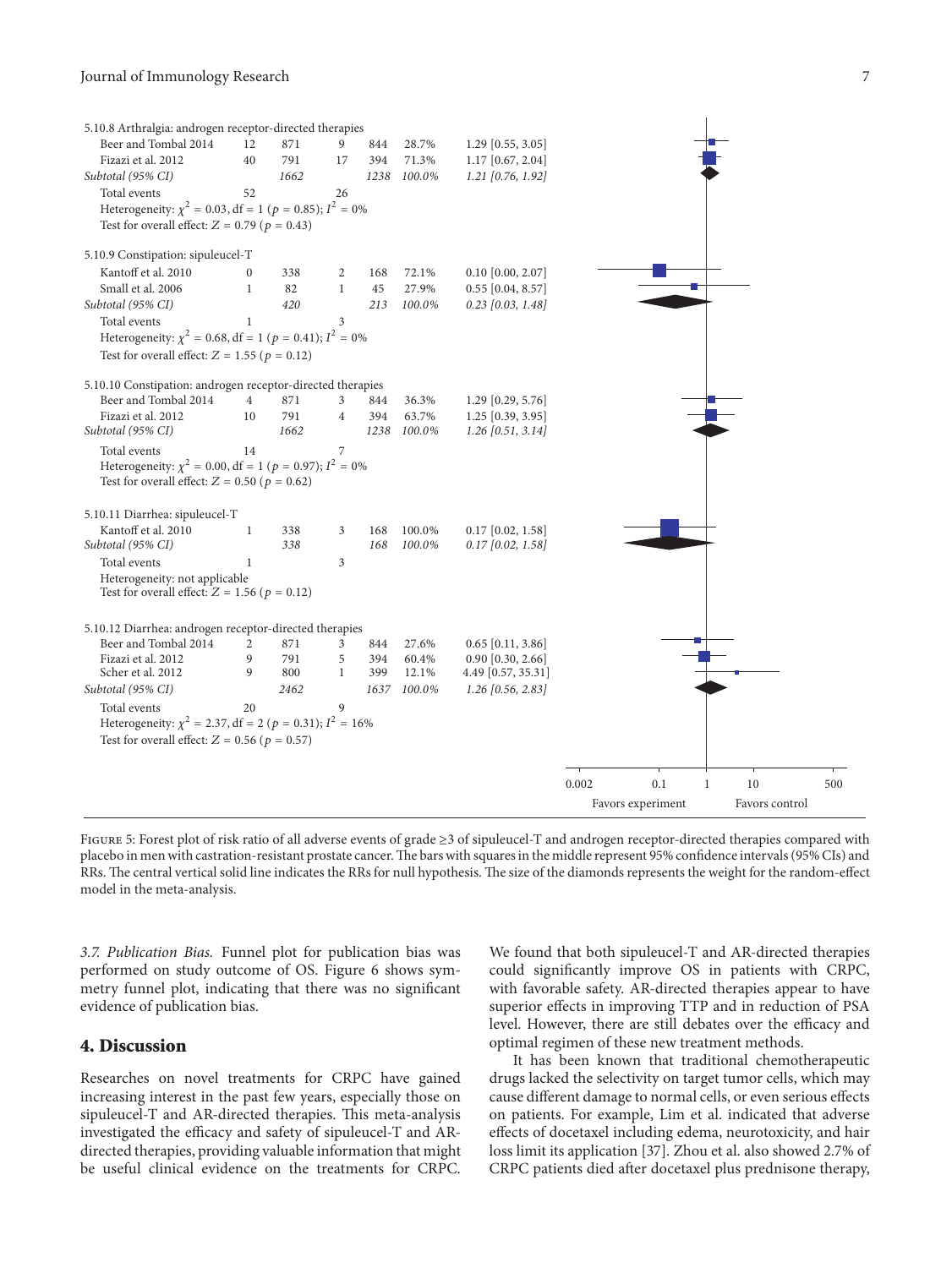| Adverse events                       | References                                | Relative risk(95% confidence interval) | p    | Heterogeneity          |
|--------------------------------------|-------------------------------------------|----------------------------------------|------|------------------------|
| Sipuleucel-T                         |                                           |                                        |      |                        |
| Fatigue                              |                                           | $0.89(0.27-3.01)$                      | 0.86 | $p = 0.81, I^2 = 0\%$  |
| Headache                             |                                           | $2.03(0.23-17.9)$                      | 0.52 | $p = 0.81, I^2 = 0\%$  |
| Back pain                            | Small et al., 2006<br>Higano et al., 2009 | $0.88(0.4-1.91)$                       | 0.74 | $p = 0.7, I^2 = 0\%$   |
| Arthralgia                           | Kantoff et al., 2010                      | $0.93(0.35 - 2.48)$                    | 0.88 | $p = 0.66, I^2 = 0\%$  |
| Constipation                         |                                           | $0.23(0.03-1.48)$                      | 0.12 | $p = 0.41, I^2 = 0\%$  |
| Diarrhea                             |                                           | $0.17(0.02 - 1.58)$                    | 0.12 |                        |
| Androgen receptor-directed therapies |                                           |                                        |      |                        |
| Fatigue                              |                                           | $0.92(0.49-1.93)$                      | 0.5  | $p = 0.84, I^2 = 0\%$  |
| Headache                             | Fizazi et al., 2012                       | $1.7(0.44 - 6.58)$                     | 0.45 | $p = 0.16, I^2 = 49\%$ |
| Back pain                            | Scher et al., 2012                        | $0.75(0.54-1.03)$                      | 0.07 | $p = 0.56, I^2 = 0\%$  |
| Arthralgia                           | Beer and Tombal, 2014                     | $1.21(0.76-1.92)$                      | 0.43 | $p = 0.85, I^2 = 0\%$  |
| Constipation                         | Rathkopf et al., 2014                     | $1.26(0.51-3.14)$                      | 0.62 | $p = 0.97, I^2 = 0\%$  |
| Diarrhea                             |                                           | $1.26(0.56-2.83)$                      | 0.57 | $p = 0.31, I^2 = 16\%$ |
|                                      |                                           |                                        |      |                        |

<span id="page-7-0"></span>TABLE 3: Analyses of adverse events (grade  $\geq$  3).



<span id="page-7-1"></span> $\diamond$  Androgen receptor-directed therapies

Figure 6: Funnel plot on overall survival for all included studies. The funnel graph plots the log of HR against the standard error of the log of the OR. The circles indicate the individual studies in the meta-analysis. The line in the center represents the meta HR.

58.56% had neutropenia, and 19.82% had leukopenia [\[38\]](#page-9-13). Unlike the traditional ones, sipuleucel-T and AR-directed therapies target tumor cells, thus causing little toxic effects on normal cells due to high selectivity. For instance, AA and Enz antagonize androgen receptors to inhibit the activity of tumor cells. Similarly, sipuleucel-T could elicit immune response targeting against antigen prostatic acid phosphatase (PAP) that is highly expressed in most prostate cancer cells [\[39,](#page-9-14) [40](#page-9-15)].

Many results showed that sipuleucel-T and AR-directed therapies improved the overall survival [\[29,](#page-9-7) [31](#page-9-9)[–36](#page-9-10)] by exerting different effects on TTP, PSA level, and AEs. Although surgery, radiotherapy, or chemotherapy had stopped for a period of time before the new drugs clinical trials were given, it is still hard to rule out the possibility of the influence by the former treatments. Therefore, further clinical validation is needed. Beyond that, we paid more attention to the sequela, applicable scopes, and contraindications of these treatments.

All trials had strict selection of patients. To be an eligible case for sipuleucel-T trial, histological confirmation on castrate-resistant prostate cancer, serum testosterone level <50 ng/dL, and a considerable somatic function for expected survival were required. Patients accepted for AA trial should had no more than two previous chemotherapies, at least one previous docetaxel therapy, and mild symptoms or no symptoms (radiographic progression in soft tissue or bone with or without PSA progression, PSA <50 ng/dL, and ECOG performance status of 2 or less). And Enz had similar requirement to AA's.

Upon the drug usage, patients from sipuleucel-T trials were scheduled to undergo leukapheresis procedures every 2 week for a total of three times, and on the second day after each leukapheresis procedure, patients were treated by infusion of sipuleucel-T or placebo. Patients from AA trials received abiraterone acetate 1000 mg once daily plus prednisone 5 mg twice daily by oral or placebo plus prednisone. And in Enz trials patients received enzalutamide 160 mg orally once daily or matched placebo.

We found that in AA trials patients with lower score of ECOG, age  $\geq$  65 years, and PSA level  $>$  or  $<$  median had the higher HR. On the contrary, in enzalutamide trials, patients with age  $\geq 65$  years, higher score of ECOG, and PSA Level > median had the higher HR. While in sipuleucel-T trials, patients with age < median, psa < or > median, and higher score of ECOG had the higher HR. Such differences may be related to the characteristics of different individuals. Drake 2012 indicated that the subgroup of patients aged less than 65 years did not favor sipuleucel-T. Another observation by them was the potential harm from the IMPACT study interventions, because, to some extent, sipuleucel-T broke the immune balance [\[41\]](#page-9-16).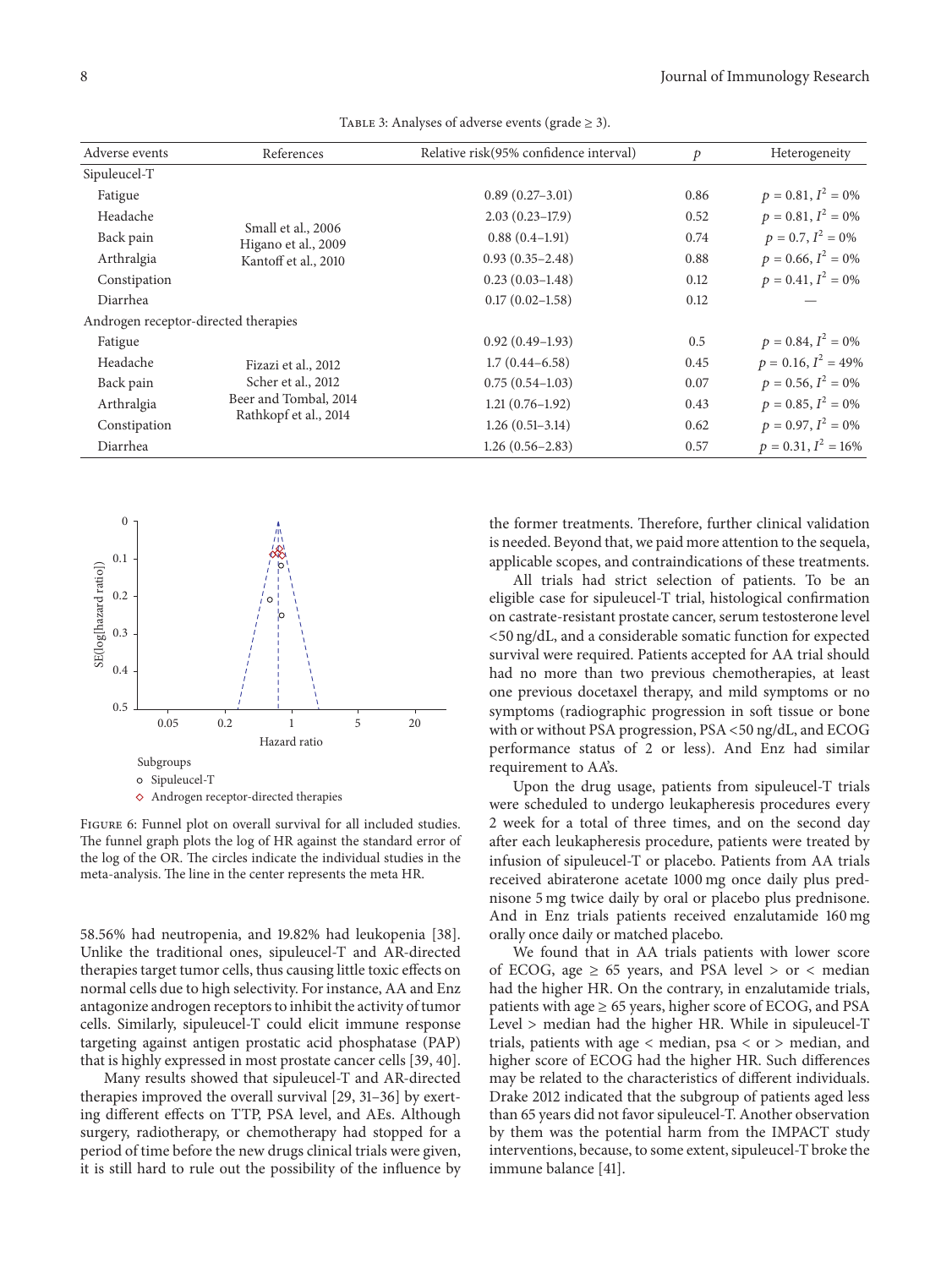Challenges remain in finding the optimal regimen for sipuleucel-T and AR-directed therapies. Combined sipuleucel-T, AA, and prednisone formula has been proposed as a novel treatment diagram in CRPC. Research has shown that concurrent administration of AA and prednisone did not blunt immunologic effects or alter immune parameters that correlate with sipuleucel-T's clinical benefits [\[42](#page-9-17)]. Cumulative APC activation, cumulative APC number, total nucleated cell counts, and immune responses to sipuleucel-T were not affected by coadministration of AA and prednisone. Such combination of treatments was well tolerated, with no new risk marker emerging. Sipuleucel-T is recommended as the first-line treatment for patients with CRPC by the National Comprehensive Cancer Network [\[43\]](#page-9-18) and it is recommended as early use in asymptomatic CRPC or patients with mild symptoms. Comparatively, treatments with AA and Enz could induce symptomatic disease progression. Badrising et al. 2014 reported that tolerance could be built up when combining Enz and AA [\[44](#page-9-19)]. This was possibly a result of mutation of AR induced by prednisone, which will subsequently impact the effect of Enz on AR. Therefore, it appears that there is limited clinical benefit for combination or sequential use of Enz and AA [\[45](#page-9-20)[–48](#page-9-21)].

#### **Competing Interests**

The authors declared no competing interests.

## **Authors' Contributions**

Renliang Yi, Baoxin Chen, and Zhiheng Zhou conceived and designed the research. Renliang Yi, Baoxin Chen, Peng Duan, and Chen Yuan carried out literature search. Chanjiao Zheng and Huanyu Shen carried out data extraction. Qun Liu and Weilin Ou carried out quality assessment. Baoxin Chen and Zhiheng Zhou carried out manuscript preparation. Chanjiao Zheng, Huanyu Shen, and Zhiheng Zhou carried out manuscript revision. Renliang Yi and Baoxin Chen contributed equally to this work.

#### **Acknowledgments**

The authors thank Dr. Zining Lei for her helpful suggestions and advice on this paper. This work was supported by The Healthcare Project of the Health Department of the General Logistics Department of the Chinese People's Liberation Army (Renliang Yi: 14BJZ34), the National Natural Science Foundation of China (Zhiheng Zhou: 81473001), and the Training Project of Outstanding Young College Teachers in Guangdong Province, China (Zhiheng Zhou: Yq2013138).

# **References**

- <span id="page-8-0"></span>[1] World Health Organization, Programmes and projects: Cancer, [http://www.who.int/cancer/en/.](http://www.who.int/cancer/en/)
- [2] J. Ferlay, E. Steliarova-Foucher, J. Lortet-Tieulent et al., "Cancer incidence and mortality patterns in Europe: estimates for 40 countries in 2012," *European Journal of Cancer*, vol. 49, no. 6, pp. 1374–1403, 2013.
- <span id="page-8-1"></span>[3] R. L. Siegel, K. D. Miller, and A. Jemal, "Cancer statistics, 2015," *CA: A Cancer Journal for Clinicians*, vol. 65, no. 1, pp. 5–29, 2015.
- <span id="page-8-2"></span>[4] G. L. Plosker, "Sipuleucel-T: in metastatic castration-resistant prostate cancer," *Drugs*, vol. 71, no. 1, pp. 101–108, 2011.
- <span id="page-8-3"></span>[5] O. Acar, T. Esen, and N. A. Lack, "New therapeutics to treat castrate-resistant prostate cancer," *The Scientific World Journal*, vol. 2013, Article ID 379641, 8 pages, 2013.
- <span id="page-8-4"></span>[6] S. M. Geary, C. D. Lemke, D. M. Lubaroff, and A. K. Salem, "Proposed mechanisms of action for prostate cancer vaccines," *Nature Reviews Urology*, vol. 10, no. 3, pp. 149–160, 2013.
- [7] C. R. Pound, A. W. Partin, M. A. Eisenberger, D. W. Chan, J. D. Pearson, and P. C. Walsh, "Natural history of progression after PSA elevation following radical prostatectomy," *Journal of the American Medical Association*, vol. 281, no. 17, pp. 1591–1597, 1999.
- <span id="page-8-5"></span>[8] D. L. Suzman and E. S. Antonarakis, "Castration-resistant prostate cancer: latest evidence and therapeutic implications," *Therapeutic Advances in Medical Oncology*, vol. 6, no. 4, pp. 167– 179, 2014.
- <span id="page-8-6"></span>[9] R. Petrioli, E. Francini, and G. Roviello, "Is there still a place for docetaxel rechallenge in prostate cancer?" *World Journal of Clinical Oncology*, vol. 6, no. 5, pp. 99–103, 2015.
- <span id="page-8-7"></span>[10] S. Badrising, V. van der Noort, I. M. van Oort et al., "Clinical activity and tolerability of enzalutamide (MDV3100) in patients with metastatic, castration-resistant prostate cancer who progress after docetaxel and abiraterone treatment," *Cancer*, vol. 120, no. 7, pp. 968–975, 2014.
- <span id="page-8-8"></span>[11] C.-H. Ohlmann, "Chemotherapy of prostate cancer," *Urologe*, vol. 54, no. 10, pp. 1461–1470, 2015.
- <span id="page-8-9"></span>[12] C. Printz, "New prostate cancer drugs hold promise," *Cancer*, vol. 119, no. 2, pp. 247–248, 2013.
- <span id="page-8-10"></span>[13] D. Lorente, J. Mateo, R. Perez-Lopez, J. S. de Bono, and G. Attard, "Sequencing of agents in castration-resistant prostate cancer," *The Lancet Oncology*, vol. 16, no. 6, pp. e279–e292, 2015.
- [14] R. M. Bambury and D. E. Rathkopf, "Novel and nextgeneration androgen receptor–directed therapies for prostate cancer: beyond abiraterone and enzalutamide," *Urologic Oncology: Seminars and Original Investigations*, vol. 34, no. 8, pp. 348– 355, 2016.
- [15] L. T. Dauer, M. J. Williamson, J. Humm et al., "Radiation safety considerations for the use of 223RaCl2 de in men with castration-resistant prostate cancer," *Health Physics*, vol. 106, no. 4, pp. 494–504, 2014.
- [16] R. Iacovelli, A. Palazzo, G. Procopio, P. Gazzaniga, and E. Cortesi, "Abiraterone acetate in castration-resistant prostate cancer," *Anti-Cancer Drugs*, vol. 23, no. 3, pp. 247–254, 2012.
- [17] S. Bhattacharya, M. Hirmand, D. Phung, and S. van Os, "Development of enzalutamide for metastatic castration-resistant prostate cancer," *Annals of the New York Academy of Sciences*, vol. 1358, no. 1, pp. 13–27, 2015.
- <span id="page-8-11"></span>[18] S. Lebdai, V. Basset, J. Branchereau et al., "What do we know about treatment sequencing of abiraterone, enzalutamide, and chemotherapy in metastatic castration-resistant prostate cancer?" *World Journal of Urology*, vol. 34, no. 5, pp. 617–624, 2016.
- <span id="page-8-12"></span>[19] C. Parker, S. Nilsson D Heinrich, S. I. Helle et al., "Alpha emitter radium-223 and survival in metastatic prostate cancer," *New England Journal of Medicine*, vol. 369, no. 3, pp. 213–223, 2013.
- <span id="page-8-13"></span>[20] P. W. Kantoff, T. J. Schuetz, B. A. Blumenstein et al., "Overall survival analysis of a phase II randomized controlled trial of a poxviral-based PSA-targeted immunotherapy in metastatic